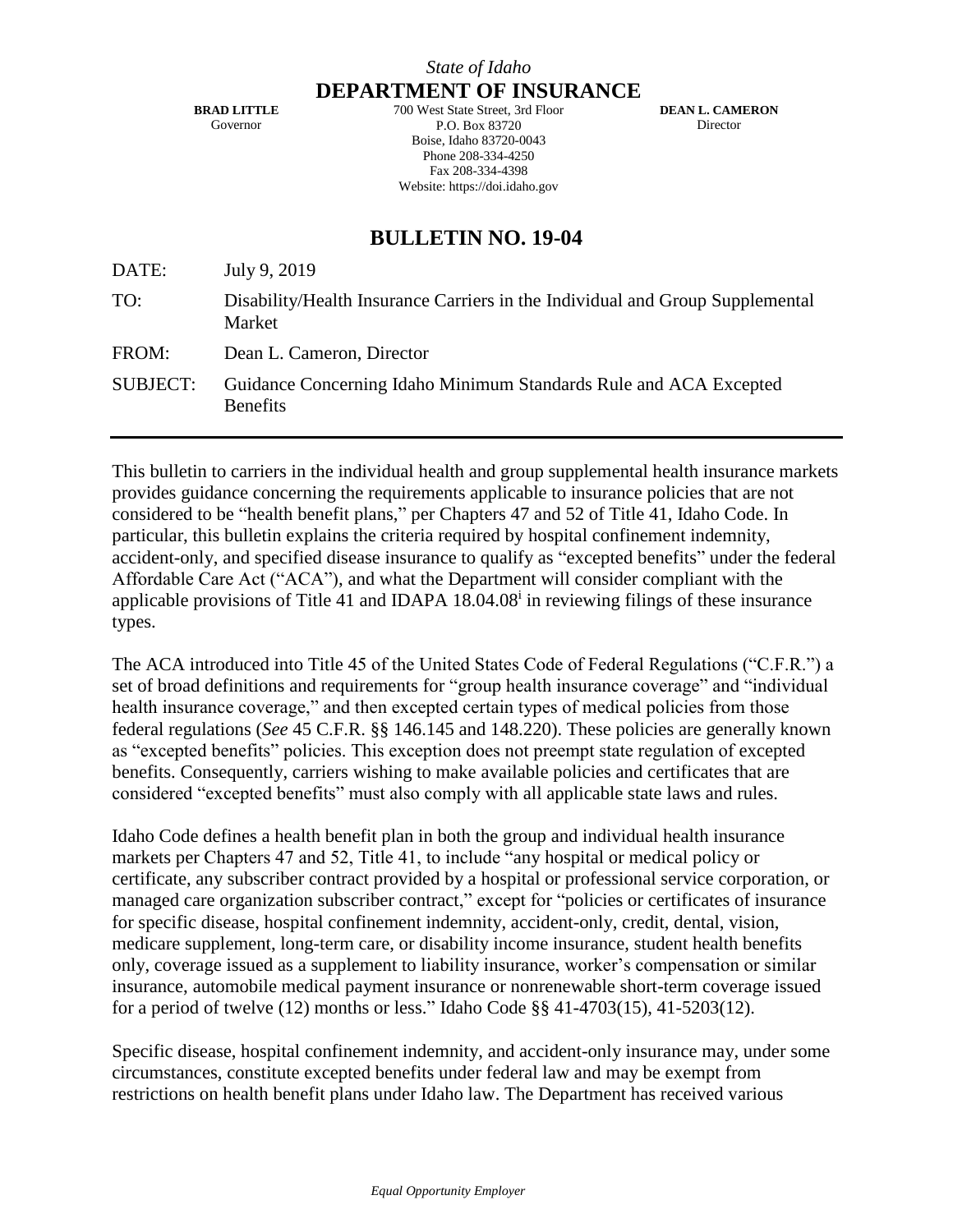questions regarding compliance with state laws and rules in light of those federal exceptions. The Department therefore is providing the guidance contained herein regarding such insurance policies, and recommends carriers review against this guidance both existing policies and any policies that will be filed with the Department.

# Hospital Confinement Indemnity Coverage

Concerning the group market, 45 C.F.R. § 146.145 states that, in order to qualify as an excepted benefit, hospital indemnity coverage must pay a fixed amount per day (or other period) for hospitalization or illness, regardless of expenses incurred. Additionally, benefits provided under the coverage must:

- Be provided under a separate policy, certificate, or contract of insurance;
- Not be coordinated with benefits provided by any group health plan offered by the same plan sponsor; and
- Be paid with respect to an event regardless of whether benefits are provided for the event under any group health plan offered by the same plan sponsor.

Guidance issued in 2013 by the Center for Consumer Information & Insurance Oversight ("CCIIO") indicates that coverage basing reimbursement on specific services provided does not qualify as hospital indemnity and is therefore not an excepted benefit. "Various situations have come to the attention of the Departments [of Labor, Health and Human Services, and the Treasury] where a health insurance policy is advertised as fixed indemnity coverage, but then covers doctors' visits at \$50 per visit, hospitalization at \$100 per day, various surgical procedures at different dollar rates per procedure, and/or prescription drugs at \$15 per prescription… Because office visits and surgery are not paid based on "a fixed dollar amount per day (or per other period) [of hospitalization or illness]," a policy such as this is not hospital indemnity or other fixed indemnity insurance, and is therefore not excepted benefits…it is in practice a form of health coverage instead of an income replacement policy. Accordingly, it does not meet the conditions for excepted benefits." Center for Consumer Information & Insurance Oversight, "Affordable Care Act Implementation FAQs – Set 11" (Jan. 24, 2013), *available at* https://www.cms.gov/CCIIO/Resources/Fact-Sheets-and-FAQs/aca\_implementation\_faqs11.html.

Therefore, the Department does not consider any group health fixed indemnity coverage that includes reimbursement based on the type of service or procedure received (rather than on an event of hospitalization or illness) to be an excepted benefit under 45 C.F.R. § 146.145.

Concerning individual hospital confinement indemnity coverage, 45 C.F.R. § 148.220 (b)(4)(iii) indicates that hospital indemnity coverage may be exempt from ACA requirements if benefits are paid "in a fixed dollar amount per period of hospitalization or illness and/or per service (for example, \$100/day or \$50/visit) regardless of the amount of expenses incurred and without regard to the amount of benefits provided with respect to the event or service under any other health coverage."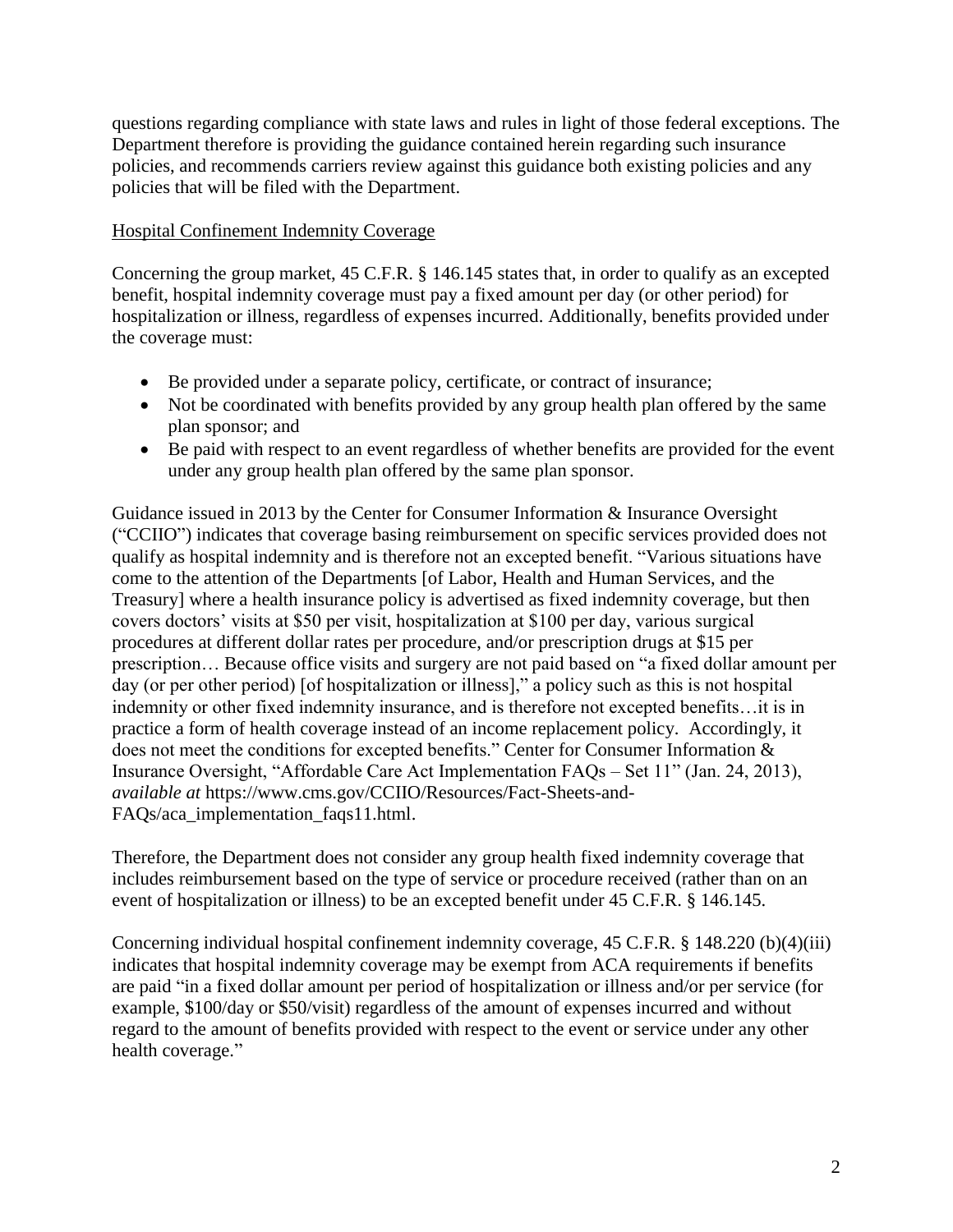Accordingly, individual market indemnity coverage that provides benefits on a per-service basis may constitute excepted benefits if properly designed. However, since all accident and sickness policies must also comply with IDAPA 18.04.08 and meet the requirements of one of the coverage types therein, the Department must evaluate any indemnity insurance policy against those minimum standards. IDAPA 18.04.08 defines hospital confinement indemnity coverage as an accident and sickness plan that provides a fixed payment on a daily basis during a period of confinement. IDAPA 18.04.08.017.01. A policy that includes benefits paid per service, per illness, per visit or on any basis other than per day of confinement does not meet this definition.

Such a policy, which fails to meet the requirements of hospital confinement indemnity coverage, must instead be subject to either the minimum standards for another exception to the definition of health benefit plan under IDAPA 18.04.08 or to all of the requirements for health benefit plans as defined at sections 41-4706 and 41-5203, Idaho Code.

IDAPA 18.04.08 considers a fixed indemnity policy that pays "a fixed dollar amount per day (or per other period) of […] illness" (and not of confinement) to be a form of specified disease coverage. Therefore, such filings for "other fixed indemnity insurance" must comply with IDAPA 18.04.08 regarding specified disease coverage (IDAPA 18.04.08.021), and carriers should submit such filings with the appropriate Type of Insurance ("TOI") designation.

In general, for hospital confinement indemnity coverage in the group and individual market (IDAPA 18.04.08.017), the Department will allow policies to vary reimbursement rates based on the type of facility or setting in which the individual is confined, such as intensive care, NICU/PICU, mental health/substance abuse facilities, rehabilitation facilities or skilled nursing facilities. In addition, policies may reimburse certain days, such as the day of admission, higher than the ongoing confinement. Reimbursement based on a diagnosis, service or treatment will not be allowed, nor will reimbursement for physician's office visits or other non-confinement settings. Nor can hospital confinement indemnity coverage reimburse differently based on the specific facility in which the individual is confined: the daily rate paid for confinement in a NICU at hospital A cannot differ from the rate paid for confinement in a NICU at hospital B.

#### Accident-only and Specified Disease

In the group and individual markets, federal law treats accident-only coverage as excepted from ACA requirements in all circumstances (45 C.F.R. § 146.145(b)(2)(i) and 45 C.F.R. § 148.220(a)(1)). Coverage for only a specified disease or illness is excepted so long as benefits are provided under a separate policy, certificate, or contract of insurance and so long as there is no coordination of benefits with those provided under another health plan.

IDAPA 18.04.08 defines specified disease coverage as a policy which pays for the diagnosis and treatment of one or more specifically named diseases. IDAPA 18.04.08.021. Benefits under a specified disease policy must be provided on the basis of a particular diagnosis, rather than a broad category such as "mental illness" or "heart procedures."

Specified disease coverage is exempt from the general IDAPA 18.04.08 provision prohibiting probationary or waiting periods other than preexisting condition exclusion periods. Specified